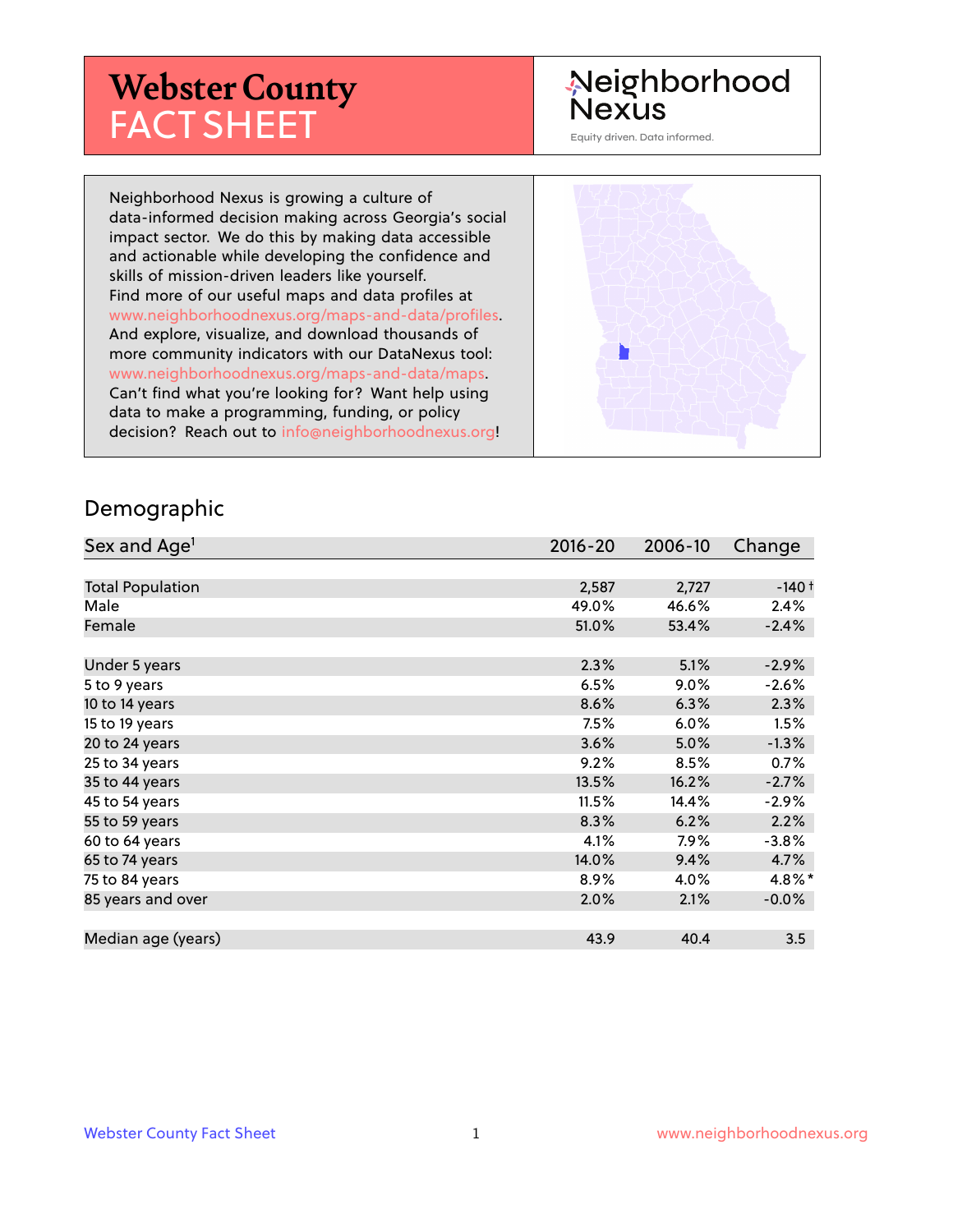# Demographic, continued...

| Race <sup>2</sup>                                            | 2016-20     | 2006-10 | Change          |
|--------------------------------------------------------------|-------------|---------|-----------------|
| <b>Total population</b>                                      | 2,587       | 2,727   | $-140+$         |
| One race                                                     | 98.6%       | 96.2%   | 2.5%            |
| White                                                        | 54.6%       | 56.2%   | $-1.6%$         |
| <b>Black or African American</b>                             | 32.9%       | 34.3%   | $-1.4%$         |
| American Indian and Alaska Native                            | 0.3%        | 0.0%    | 0.3%            |
| Asian                                                        | 0.0%        | 1.5%    | $-1.5%$         |
| Native Hawaiian and Other Pacific Islander                   | 0.0%        | 0.0%    | 0.0%            |
| Some other race                                              | 10.9%       | 4.2%    | 6.7%            |
| Two or more races                                            | 1.4%        | 3.8%    | $-2.5%$         |
| Race alone or in combination with other race(s) <sup>3</sup> | $2016 - 20$ | 2006-10 | Change          |
| Total population                                             | 2,587       | 2,727   | $-140+$         |
| White                                                        | 55.3%       | 60.0%   | $-4.7%$         |
| <b>Black or African American</b>                             | 34.0%       | 34.9%   | $-0.9%$         |
| American Indian and Alaska Native                            | 1.2%        | 3.2%    | $-2.0%$         |
| Asian                                                        | 0.0%        | 1.5%    | $-1.5%$         |
| Native Hawaiian and Other Pacific Islander                   | 0.0%        | 0.0%    | 0.0%            |
| Some other race                                              | 10.9%       | 4.2%    | 6.7%            |
| Hispanic or Latino and Race <sup>4</sup>                     | $2016 - 20$ | 2006-10 | Change          |
| <b>Total population</b>                                      | 2,587       | 2,727   | $-140+$         |
| Hispanic or Latino (of any race)                             | 12.4%       | 5.1%    | $7.4\%$ *       |
| Not Hispanic or Latino                                       | 87.6%       | 94.9%   | $-7.4\%$ *      |
| White alone                                                  | 53.0%       | 55.3%   | $-2.3%$         |
| Black or African American alone                              | 32.9%       | 34.3%   | $-1.4%$         |
| American Indian and Alaska Native alone                      | 0.3%        | 0.0%    | 0.3%            |
| Asian alone                                                  | 0.0%        | 1.5%    | $-1.5%$         |
| Native Hawaiian and Other Pacific Islander alone             | 0.0%        | 0.0%    | 0.0%            |
| Some other race alone                                        | 0.0%        | 0.0%    | 0.0%            |
| Two or more races                                            | 1.4%        | 3.8%    | $-2.5%$         |
| U.S. Citizenship Status <sup>5</sup>                         | $2016 - 20$ | 2006-10 | Change          |
| Foreign-born population                                      | 136         | 93      | 43              |
| Naturalized U.S. citizen                                     | 80.1%       | 0.0%    | 80.1%           |
| Not a U.S. citizen                                           | 19.9%       | 100.0%  | $-80.1%$ †      |
|                                                              | $2016 - 20$ | 2006-10 | Change          |
| Citizen, Voting Age Population <sup>6</sup>                  |             |         |                 |
| Citizen, 18 and over population                              | 2,004       | 1,994   | 10 <sup>°</sup> |
| Male                                                         | 48.7%       | 47.0%   | 1.7%            |
| Female                                                       | 51.3%       | 53.0%   | $-1.7%$         |
|                                                              |             |         |                 |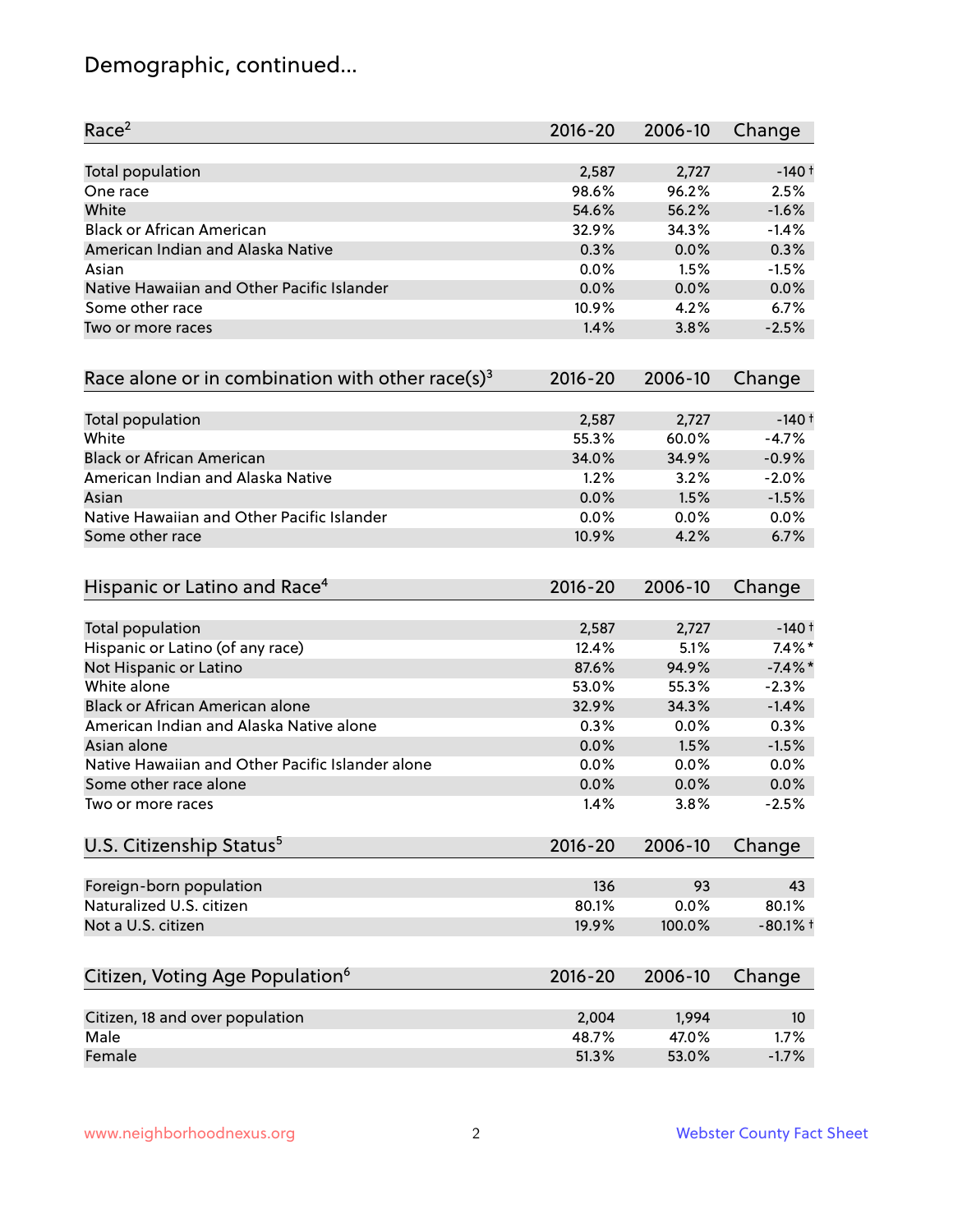#### Economic

| Income <sup>7</sup>                                 | 2016-20 | 2006-10 | Change    |
|-----------------------------------------------------|---------|---------|-----------|
|                                                     |         |         |           |
| All households                                      | 1,115   | 1,107   | 8         |
| Less than \$10,000                                  | 10.9%   | 15.6%   | $-4.8%$   |
| \$10,000 to \$14,999                                | 13.4%   | 15.2%   | $-1.8%$   |
| \$15,000 to \$24,999                                | 17.9%   | 17.1%   | 0.9%      |
| \$25,000 to \$34,999                                | 9.5%    | 11.5%   | $-2.0%$   |
| \$35,000 to \$49,999                                | 14.3%   | 13.4%   | 1.0%      |
| \$50,000 to \$74,999                                | 9.5%    | 12.6%   | $-3.1%$   |
| \$75,000 to \$99,999                                | 12.1%   | 8.1%    | 4.0%      |
| \$100,000 to \$149,999                              | 5.7%    | 5.9%    | $-0.2%$   |
| \$150,000 to \$199,999                              | 5.7%    | 0.0%    | 5.7%      |
| \$200,000 or more                                   | 1.1%    | 0.6%    | 0.4%      |
| Median household income (dollars)                   | 31,629  | 25,708  | 5,921     |
| Mean household income (dollars)                     | 51,294  | 37,864  | 13,430*   |
| With earnings                                       | 59.3%   | 67.4%   | $-8.1%$   |
| Mean earnings (dollars)                             | 56,566  | 40,120  | 16,446*   |
| <b>With Social Security</b>                         | 44.0%   | 36.4%   | 7.6%      |
| Mean Social Security income (dollars)               | 18,174  | 11,757  | $6,418*$  |
| With retirement income                              | 20.5%   | 18.1%   | 2.5%      |
| Mean retirement income (dollars)                    | 24,954  | 20,340  | 4,614     |
| With Supplemental Security Income                   | 4.8%    | $7.4\%$ | $-2.6%$   |
| Mean Supplemental Security Income (dollars)         | 7,420   | 3,923   | 3,497     |
| With cash public assistance income                  | 1.9%    | 0.5%    | $1.4\%$ * |
| Mean cash public assistance income (dollars)        | 1,286   | 1,900   | $-614$    |
| With Food Stamp/SNAP benefits in the past 12 months | 18.4%   | 16.2%   | 2.2%      |
|                                                     |         |         |           |
| Families                                            | 649     | 726     | $-77$     |
| Less than \$10,000                                  | 6.5%    | 7.9%    | $-1.4%$   |
| \$10,000 to \$14,999                                | 3.1%    | 6.3%    | $-3.3%$   |
| \$15,000 to \$24,999                                | 10.5%   | 18.5%   | $-8.0%$   |
| \$25,000 to \$34,999                                | 9.2%    | 10.9%   | $-1.6%$   |
| \$35,000 to \$49,999                                | 21.1%   | 17.5%   | 3.6%      |
| \$50,000 to \$74,999                                | 10.0%   | 18.3%   | $-8.3%$   |
| \$75,000 to \$99,999                                | 19.3%   | 10.7%   | $8.5\%$ * |
| \$100,000 to \$149,999                              | 9.7%    | $9.0\%$ | 0.8%      |
| \$150,000 to \$199,999                              | 9.7%    | 0.0%    | 9.7%      |
| \$200,000 or more                                   | 0.9%    | 1.0%    | $-0.0%$   |
| Median family income (dollars)                      | 49,750  | 40,441  | 9,309     |
| Mean family income (dollars)                        | 67,430  | 48,178  | 19,252*   |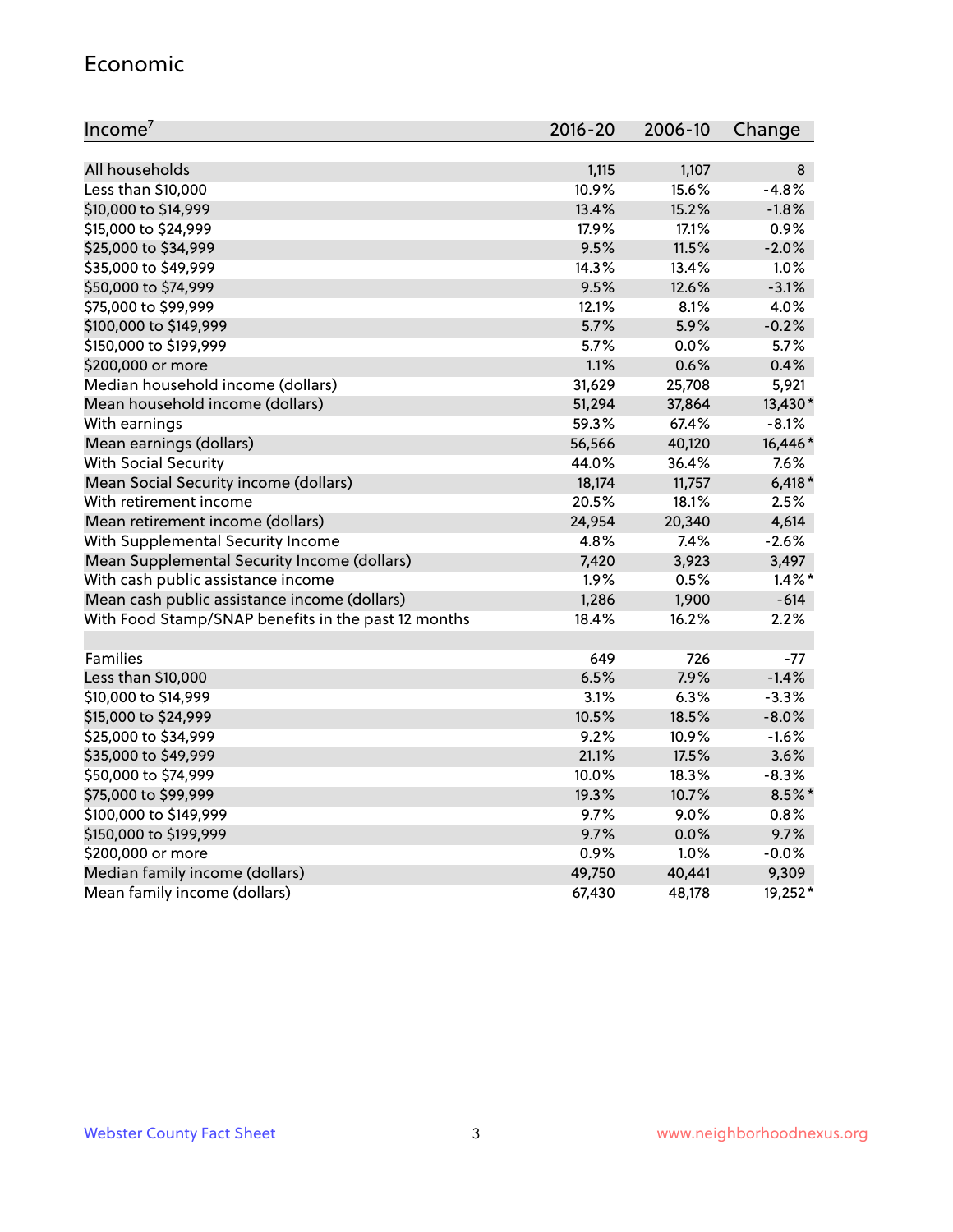### Economic, continued...

| Income, continued <sup>8</sup>                           | $2016 - 20$ | 2006-10 | Change             |
|----------------------------------------------------------|-------------|---------|--------------------|
|                                                          |             |         |                    |
| Nonfamily households                                     | 466         | 381     | 85                 |
| Median nonfamily income (dollars)                        | 16,953      | 13,349  | $3,604*$           |
| Mean nonfamily income (dollars)                          | 28,820      | 16,794  | 12,026*            |
|                                                          |             |         |                    |
| Median earnings for workers (dollars)                    | 31,950      | 23,792  | $8,158*$           |
| Median earnings for male full-time, year-round workers   | 40,035      | 29,669  | 10,366*            |
| (dollars)                                                |             |         |                    |
| Median earnings for female full-time, year-round workers | 33,875      | 27,745  | 6,130              |
| (dollars)                                                |             |         |                    |
|                                                          |             |         |                    |
| Per capita income (dollars)                              | 22,034      | 16,295  | 5,739*             |
|                                                          |             |         |                    |
| Families and People Below Poverty Level <sup>9</sup>     | $2016 - 20$ | 2006-10 | Change             |
|                                                          |             |         |                    |
| <b>All families</b>                                      | 16.9%       | 16.9%   | 0.0%               |
| With related children under 18 years                     | 29.7%       | 17.6%   | 12.1%              |
| With related children under 5 years only                 | 0.0%        | 0.0%    | 0.0%               |
| Married couple families                                  | 11.7%       | 16.2%   | $-4.5%$            |
| With related children under 18 years                     | 25.7%       | 28.8%   | $-3.1%$            |
| With related children under 5 years only                 | 0.0%        | 0.0%    | 0.0%               |
| Families with female householder, no husband present     | 52.9%       | 20.5%   | 32.4%*             |
| With related children under 18 years                     | 59.6%       | 14.0%   | 45.6%*             |
| With related children under 5 years only                 | 0.0%        | 0.0%    | 0.0%               |
| All people                                               | 24.7%       | 23.6%   | 1.0%               |
| Under 18 years                                           | 41.8%       | 25.8%   | 16.0%              |
| Related children under 18 years                          | 41.8%       | 25.8%   | 16.0%              |
| Related children under 5 years                           | 0.0%        | 31.4%   | $-31.4%$           |
| Related children 5 to 17 years                           |             |         |                    |
|                                                          | 46.6%       | 24.4%   | 22.3%              |
| 18 years and over                                        | 19.7%       | 22.9%   | $-3.2%$            |
| 18 to 64 years                                           | 22.8%       | 23.2%   | $-0.4%$            |
| 65 years and over                                        | 13.3%       | 21.9%   | $-8.5%$            |
| People in families                                       | 24.2%       | 19.4%   | 4.9%               |
| Unrelated individuals 15 years and over                  | 26.4%       | 44.6%   | $-18.2%$           |
|                                                          |             |         |                    |
| Non-Hispanic white people                                | 5.3%        | 16.4%   | $-11.1\%$ *        |
| Black or African-American people                         | 32.1%       | 27.3%   | 4.8%               |
| Asian people                                             | (X)         | 21.4%   | $(X)$ <sup>+</sup> |
| Hispanic or Latino people                                | 90.7%       | 24.6%   | 66.0%*             |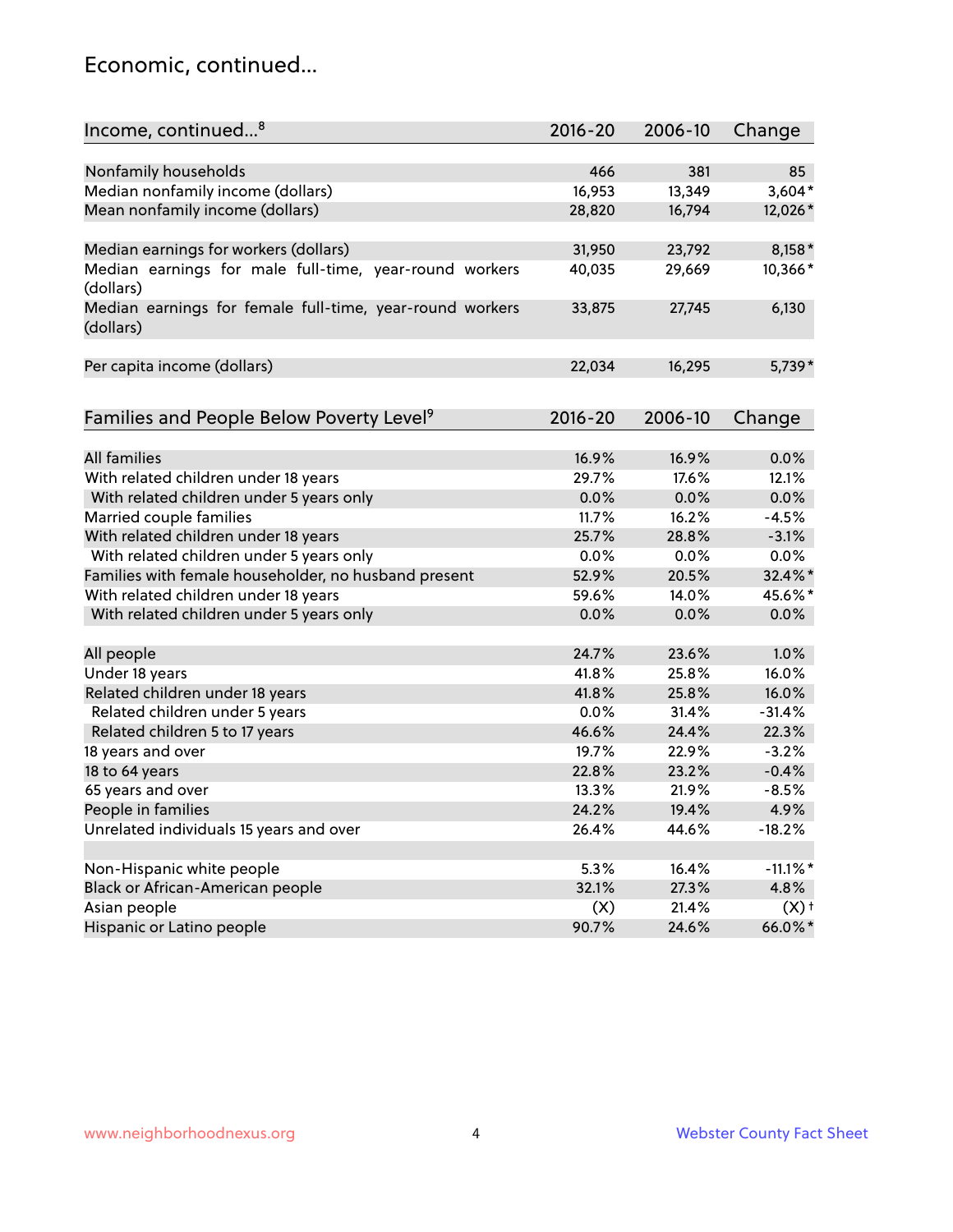# Employment

| Employment Status <sup>10</sup>                                                               | 2010        | 2020    | Change     |
|-----------------------------------------------------------------------------------------------|-------------|---------|------------|
| In Labor Force                                                                                | 1,008       | 1,043   | 1,043      |
| <b>Unemployment Rate</b>                                                                      | 5.7%        | 12.8%   | $-7.1%$    |
| Industry <sup>11</sup>                                                                        | $2016 - 20$ | 2006-10 | Change     |
|                                                                                               |             |         |            |
| Civilian employed population 16 years and over                                                | 939         | 1,061   | $-122$     |
| Agriculture, forestry, fishing and hunting, and mining                                        | 7.5%        | 11.7%   | $-4.2%$    |
| Construction                                                                                  | 4.7%        | 7.8%    | $-3.1%$    |
| Manufacturing                                                                                 | 17.3%       | 13.5%   | 3.8%       |
| Wholesale trade                                                                               | 7.5%        | 1.9%    | 5.6%       |
| Retail trade                                                                                  | 6.7%        | 15.4%   | $-8.7\%$ * |
| Transportation and warehousing, and utilities                                                 | 4.9%        | 10.4%   | $-5.5%$    |
| Information                                                                                   | 1.0%        | 0.8%    | 0.2%       |
| Finance and insurance, and real estate and rental and leasing                                 | 2.2%        | 4.5%    | $-2.3%$    |
| Professional, scientific, and management, and administrative<br>and waste management services | 3.3%        | 0.0%    | 3.3%       |
| Educational services, and health care and social assistance                                   | 19.7%       | 22.3%   | $-2.6%$    |
| Arts, entertainment, and recreation, and accommodation and<br>food services                   | 7.1%        | 0.5%    | 6.7%       |
| Other services, except public administration                                                  | 3.9%        | 3.8%    | 0.2%       |
| <b>Public administration</b>                                                                  | 14.3%       | 7.5%    | $6.7\%$ *  |
| Occupation <sup>12</sup>                                                                      | $2016 - 20$ | 2006-10 | Change     |
|                                                                                               |             |         |            |
| Civilian employed population 16 years and over                                                | 939         | 1,061   | $-122$     |
| Management, business, science, and arts occupations                                           | 25.3%       | 25.8%   | $-0.5%$    |
| Service occupations                                                                           | 21.6%       | 14.1%   | $7.5%$ *   |
| Sales and office occupations                                                                  | 21.7%       | 20.2%   | 1.6%       |
| Natural<br>resources,<br>construction,<br>and<br>maintenance<br>occupations                   | 10.3%       | 17.8%   | $-7.5%$    |
| Production, transportation, and material moving occupations                                   | 21.0%       | 22.1%   | $-1.1%$    |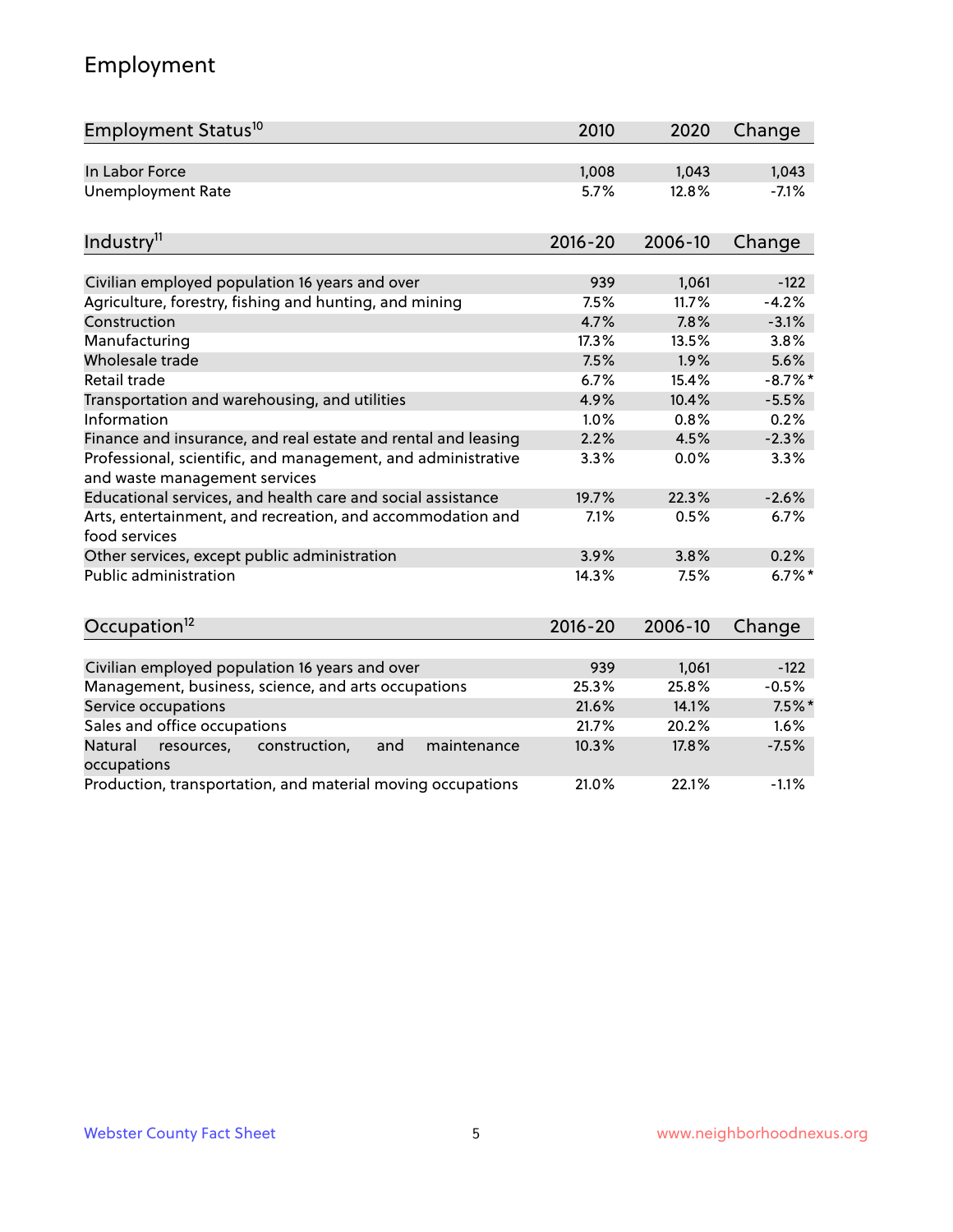# Employment, continued...

| Class of Worker <sup>13</sup>                          | $2016 - 20$ | 2006-10 | Change    |
|--------------------------------------------------------|-------------|---------|-----------|
| Civilian employed population 16 years and over         | 939         | 1,061   | $-122$    |
| Private wage and salary workers                        | 68.4%       | 74.5%   | $-6.1%$   |
| Government workers                                     | 24.2%       | 15.8%   | $8.3\%$ * |
| Self-employed in own not incorporated business workers | 3.5%        | 9.7%    | $-6.2%$   |
| <b>Unpaid family workers</b>                           | 3.9%        | 0.0%    | 3.9%      |
|                                                        |             |         |           |
| Job Flows <sup>14</sup>                                | 2019        | 2010    | Change    |
| Total Jobs in county                                   | 517         | 431     | 86        |
| Held by residents of county                            | 34.2%       | 45.5%   | $-11.2%$  |
| Held by non-residents of county                        | 65.8%       | 54.5%   | 11.2%     |
|                                                        |             |         |           |
| Jobs by Industry Sector <sup>15</sup>                  | 2019        | 2010    | Change    |
| Total Jobs in county                                   | 517         | 431     | 86        |
| Goods Producing sectors                                | 49.7%       | 44.3%   | 5.4%      |
| Trade, Transportation, and Utilities sectors           | 24.2%       | 19.5%   | 4.7%      |
| All Other Services sectors                             | 26.1%       | 36.2%   | $-10.1%$  |
|                                                        |             |         |           |
| Total Jobs in county held by county residents          | 177         | 196     | $-19$     |
| <b>Goods Producing sectors</b>                         | 29.9%       | 28.6%   | 1.4%      |
| Trade, Transportation, and Utilities sectors           | 34.5%       | 20.9%   | 13.5%     |
| All Other Services sectors                             | 35.6%       | 50.5%   | $-14.9%$  |
| Jobs by Earnings <sup>16</sup>                         | 2019        | 2010    | Change    |
|                                                        |             |         |           |
| Total Jobs in county                                   | 517         | 431     | 86        |
| Jobs with earnings \$1250/month or less                | 22.8%       | 25.5%   | $-2.7%$   |
| Jobs with earnings \$1251/month to \$3333/month        | 31.9%       | 52.9%   | $-21.0%$  |
| Jobs with earnings greater than \$3333/month           | 45.3%       | 21.6%   | 23.7%     |
| Total Jobs in county held by county residents          | 177         | 196     | -19       |
| Jobs with earnings \$1250/month or less                | 36.2%       | 33.2%   | 3.0%      |
| Jobs with earnings \$1251/month to \$3333/month        | 32.2%       | 53.6%   | $-21.4\%$ |
| Jobs with earnings greater than \$3333/month           | 31.6%       | 13.3%   | 18.4%     |
|                                                        |             |         |           |
| Jobs by Age of Worker <sup>17</sup>                    | 2019        | 2010    | Change    |
|                                                        |             |         |           |
| Total Jobs in county                                   | 517         | 431     | 86        |
| Jobs with workers age 29 or younger                    | 16.8%       | 11.8%   | 5.0%      |
| Jobs with workers age 30 to 54                         | 51.1%       | 61.7%   | $-10.7%$  |
| Jobs with workers age 55 or older                      | 32.1%       | 26.5%   | 5.7%      |
| Total Jobs in county held by county residents          | 177         | 196     | -19       |
| Jobs with workers age 29 or younger                    | 12.4%       | 10.7%   | 1.7%      |
| Jobs with workers age 30 to 54                         | 48.0%       | 60.2%   | $-12.2%$  |
| Jobs with workers age 55 or older                      | 39.5%       | 29.1%   | 10.5%     |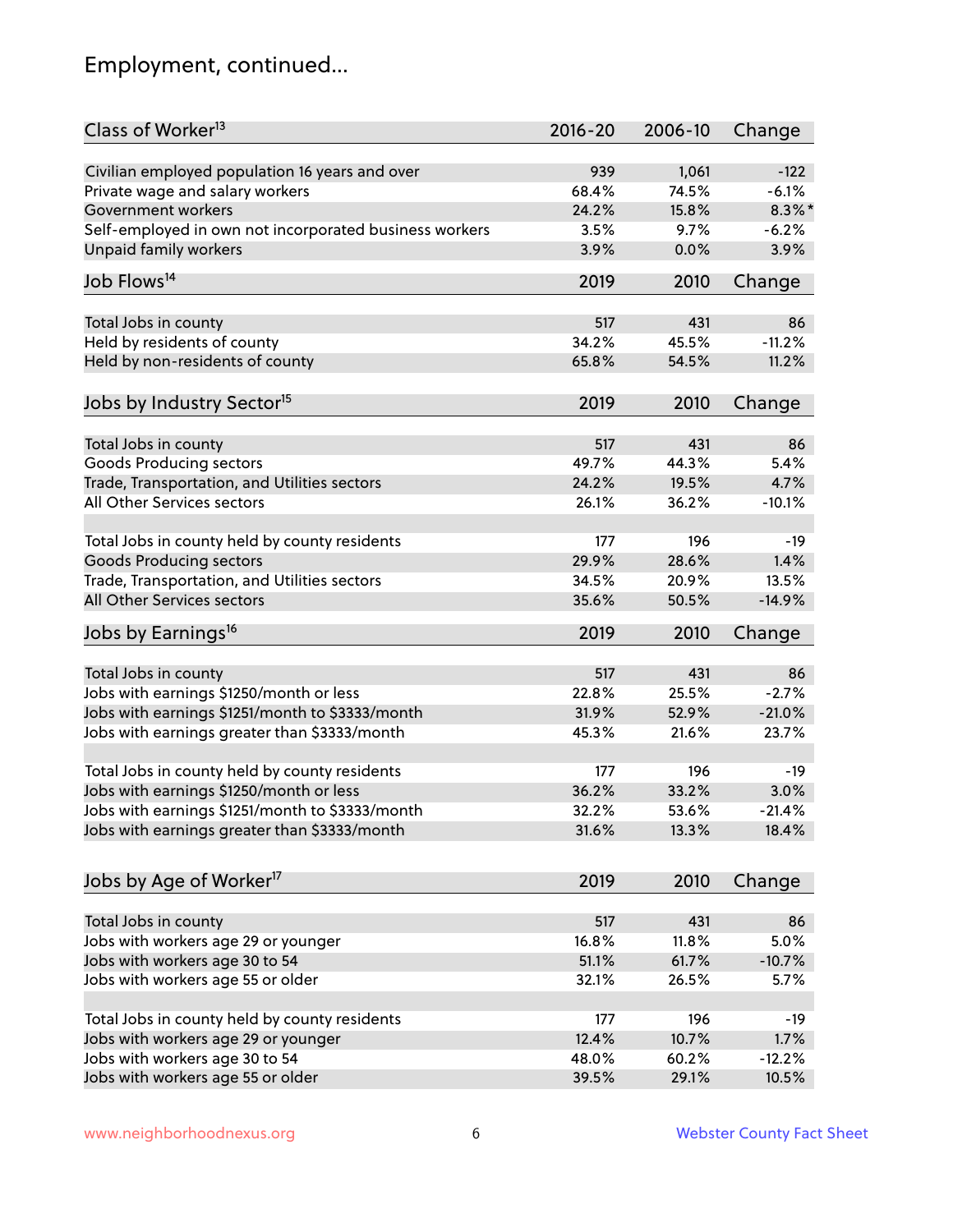#### Education

| Early Learning <sup>18</sup>                        |             |         | 2022        |
|-----------------------------------------------------|-------------|---------|-------------|
| Licensed Capacity of Early Learning Centers         |             |         | 6           |
| Licenced capacity per 1,000 children ages 0-4       |             |         | 49.2        |
| School Enrollment <sup>19</sup>                     | 2022        | 2010    | Change      |
|                                                     |             |         |             |
| <b>Enrolled in Public School</b>                    | 254         | 519     | $-265$      |
| White                                               | 39.4%       | 46.4%   | $-7.1%$     |
| <b>Black or African-American</b>                    | 49.2%       | 46.2%   | 3.0%        |
| Asian                                               | 0.4%        | 0.0%    | 0.4%        |
| Native American                                     | 0.4%        | 0.0%    | 0.4%        |
| Pacific Islander                                    | 0.0%        | 0.0%    | 0.0%        |
| <b>Biracial or Multi-Racial</b>                     | 2.4%        | 0.0%    | 2.4%        |
| Hispanic or Latino                                  | 8.3%        | 0.0%    | 8.3%        |
| Georgia Milestones: 3rd Grade Reading <sup>20</sup> |             |         | 2019        |
| <b>Number of Students Tested</b>                    |             |         |             |
|                                                     |             |         | 21          |
| Proficient or Distinguished                         |             |         | 38.1%       |
| Georgia Milestones: 8th Grade Math <sup>21</sup>    |             |         | 2019        |
| <b>Number of Students Tested</b>                    |             |         | 19          |
| Proficient or Distinguished                         |             |         | 47.4%       |
| Graduation Rates <sup>22</sup>                      | 2021        | 2012    | Change      |
| Cohort                                              | 11          | 36      | $-25$       |
| <b>High School Graduation Rate</b>                  | 100.0%      | 72.2%   | 27.8%       |
|                                                     |             |         |             |
| Educational Attainment <sup>23</sup>                | $2016 - 20$ | 2006-10 | Change      |
| Population 25 years and over                        | 1,851       | 1,871   | $-20$       |
| Less than 9th grade                                 | 10.6%       | 7.8%    | 2.8%        |
| 9th to 12th grade, no diploma                       | 9.8%        | 14.1%   | $-4.2%$     |
| High school graduate (includes equivalency)         | 32.3%       | 47.1%   | $-14.8\%$ * |
| Some college, no degree                             | 26.7%       | 13.1%   |             |
|                                                     |             |         | 13.5%*      |
| Associate's degree                                  | 9.7%        | 10.0%   | $-0.4%$     |
| Bachelor's degree                                   | 5.8%        | 4.1%    | 1.8%        |
| Graduate or professional degree                     | 5.1%        | 3.8%    | 1.3%        |
| Percent high school graduate or higher              | 79.6%       | 78.1%   | 1.4%        |
| Percent bachelor's degree or higher                 | 11.0%       | 7.9%    | 3.1%        |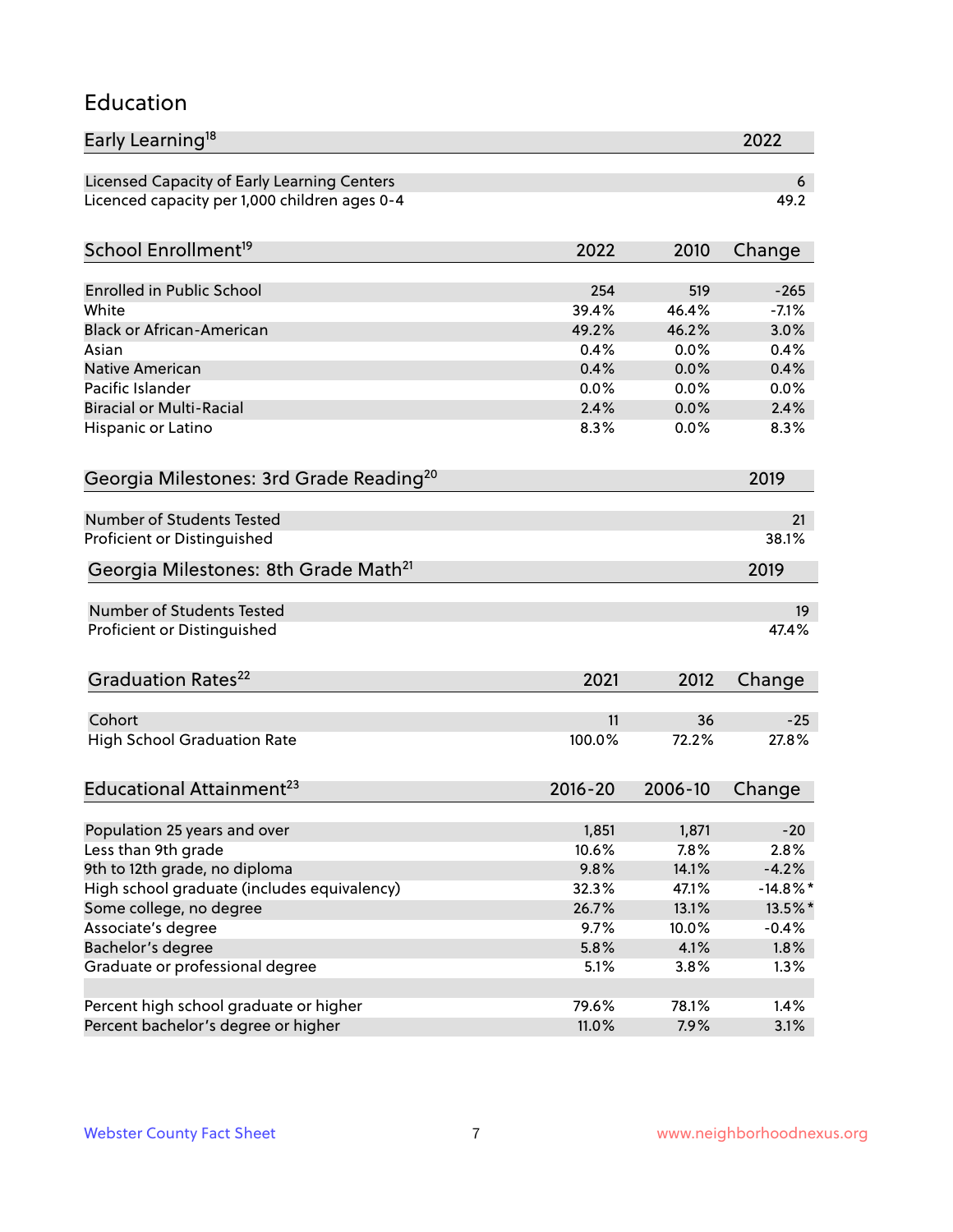### Housing

| Households by Type <sup>24</sup>                     | 2016-20 | 2006-10 | Change     |
|------------------------------------------------------|---------|---------|------------|
|                                                      |         |         |            |
| <b>Total households</b>                              | 1,115   | 1,107   | 8          |
| Family households (families)                         | 58.2%   | 65.6%   | $-7.4%$    |
| With own children under 18 years                     | 27.7%   | 22.5%   | 5.2%       |
| Married-couple family                                | 46.6%   | 38.4%   | 8.2%       |
| With own children of the householder under 18 years  | 19.4%   | 7.0%    | 12.3%*     |
| Male householder, no wife present, family            | 5.3%    | 3.3%    | 1.9%       |
| With own children of the householder under 18 years  | 3.9%    | 3.3%    | 0.5%       |
| Female householder, no husband present, family       | 6.3%    | 23.8%   | $-17.6%$   |
| With own children of the householder under 18 years  | 4.5%    | 12.1%   | $-7.6%$    |
| Nonfamily households                                 | 41.8%   | 34.4%   | 7.4%       |
| Householder living alone                             | 39.0%   | 30.8%   | 8.2%       |
| 65 years and over                                    | 24.3%   | 13.8%   | 10.5%*     |
| Households with one or more people under 18 years    | 30.2%   | 28.8%   | 1.4%       |
| Households with one or more people 65 years and over | 43.7%   | 27.3%   | $16.4\%$ * |
| Average household size                               | 2.32    | 2.46    | $-0.15$    |
| Average family size                                  | 3.20    | 3.12    | 0.07       |
|                                                      |         |         |            |
| Housing Occupancy <sup>25</sup>                      | 2016-20 | 2006-10 | Change     |
| Total housing units                                  | 1,536   | 1,443   | 93         |
| Occupied housing units                               | 72.6%   | 76.7%   | $-4.1%$    |
| Vacant housing units                                 | 27.4%   | 23.3%   | 4.1%       |
|                                                      |         |         |            |
| Homeowner vacancy rate                               | 0.0     | 1.0     | $-1.0$     |
| Rental vacancy rate                                  | 11.2    | 0.0     | 11.2       |
| Units in Structure <sup>26</sup>                     | 2016-20 | 2006-10 | Change     |
| Total housing units                                  | 1,536   | 1,443   | 93         |
| 1-unit, detached                                     | 52.8%   | 52.5%   | 0.3%       |
| 1-unit, attached                                     | 0.0%    | 0.4%    | $-0.4%$    |
| 2 units                                              | 0.0%    | 0.0%    | 0.0%       |
| 3 or 4 units                                         | 0.0%    | 0.0%    | 0.0%       |
| 5 to 9 units                                         | 1.8%    | 1.9%    | $-0.0%$    |
| 10 to 19 units                                       | 0.3%    | 1.2%    | $-0.9%$    |
| 20 or more units                                     | 0.3%    | 0.6%    | $-0.4%$    |
| Mobile home                                          | 44.8%   | 43.4%   | 1.4%       |
| Boat, RV, van, etc.                                  | 0.0%    | 0.0%    | 0.0%       |
|                                                      |         |         |            |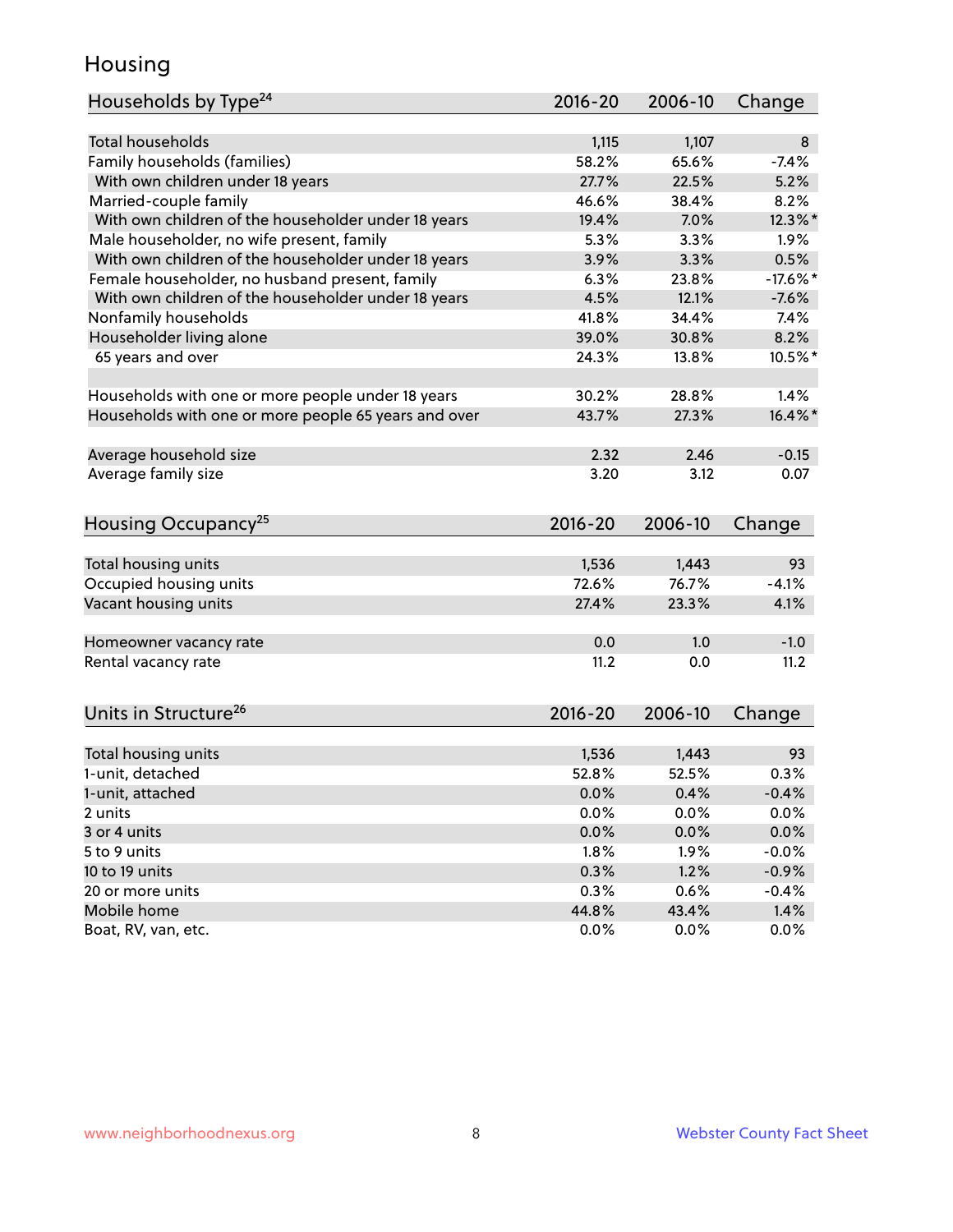# Housing, Continued...

| Year Structure Built <sup>27</sup>             | 2016-20     | 2006-10 | Change      |
|------------------------------------------------|-------------|---------|-------------|
| Total housing units                            | 1,536       | 1,443   | 93          |
| Built 2014 or later                            | 0.3%        | (X)     | (X)         |
| Built 2010 to 2013                             | 0.0%        | (X)     | (X)         |
| Built 2000 to 2009                             | 12.7%       | 4.4%    | $8.3\%$ *   |
| Built 1990 to 1999                             | 24.8%       | 21.1%   | 3.7%        |
| Built 1980 to 1989                             | 20.1%       | 15.5%   | 4.6%        |
| Built 1970 to 1979                             | 20.3%       | 23.9%   | $-3.6%$     |
| Built 1960 to 1969                             | 10.5%       | 10.9%   | $-0.4%$     |
| Built 1950 to 1959                             | 2.3%        | 4.4%    | $-2.1%$     |
| Built 1940 to 1949                             | 3.8%        | 5.3%    | $-1.5%$     |
| Built 1939 or earlier                          | 5.2%        | 14.4%   | $-9.2%$     |
|                                                |             |         |             |
| Housing Tenure <sup>28</sup>                   | $2016 - 20$ | 2006-10 | Change      |
| Occupied housing units                         | 1,115       | 1,107   | 8           |
| Owner-occupied                                 | 87.2%       | 76.1%   | $11.1\%$ *  |
| Renter-occupied                                | 12.8%       | 23.9%   | $-11.1\%$ * |
|                                                |             |         |             |
| Average household size of owner-occupied unit  | 2.46        | 2.55    | $-0.09$     |
| Average household size of renter-occupied unit | 1.31        | 2.18    | $-0.87$     |
| Residence 1 Year Ago <sup>29</sup>             | 2016-20     | 2006-10 | Change      |
|                                                |             |         |             |
| Population 1 year and over                     | 2,572       | 2,710   | $-138*$     |
| Same house                                     | 93.3%       | 88.3%   | 5.0%        |
| Different house in the U.S.                    | 6.7%        | 11.7%   | $-5.0%$     |
| Same county                                    | 2.3%        | 1.8%    | 0.6%        |
| Different county                               | 4.4%        | 10.0%   | $-5.6%$     |
| Same state                                     | 2.4%        | 5.2%    | $-2.7%$     |
| Different state                                | 1.9%        | 4.8%    | $-2.9%$     |
| Abroad                                         | 0.0%        | 0.0%    | 0.0%        |
| Value of Housing Unit <sup>30</sup>            | 2016-20     | 2006-10 | Change      |
| Owner-occupied units                           | 972         | 842     | 130         |
| Less than \$50,000                             | 31.5%       | 43.7%   | $-12.2%$    |
| \$50,000 to \$99,999                           | 38.9%       | 33.6%   | 5.3%        |
| \$100,000 to \$149,999                         | 12.2%       | 9.4%    | 2.9%        |
| \$150,000 to \$199,999                         | 4.5%        | 7.1%    | $-2.6%$     |
| \$200,000 to \$299,999                         | 7.3%        | 3.7%    | 3.6%        |
| \$300,000 to \$499,999                         | 3.8%        | 2.5%    | 1.3%        |
| \$500,000 to \$999,999                         | 1.0%        | 0.0%    | 1.0%        |
| \$1,000,000 or more                            | 0.7%        | 0.0%    | 0.7%        |
| Median (dollars)                               | 69,700      | 62,800  | 6,900       |
| Mortgage Status <sup>31</sup>                  | $2016 - 20$ | 2006-10 | Change      |
|                                                |             |         |             |
| Owner-occupied units                           | 972         | 842     | 130         |
| Housing units with a mortgage                  | 28.6%       | 35.9%   | $-7.3%$     |
| Housing units without a mortgage               | 71.4%       | 64.1%   | 7.3%        |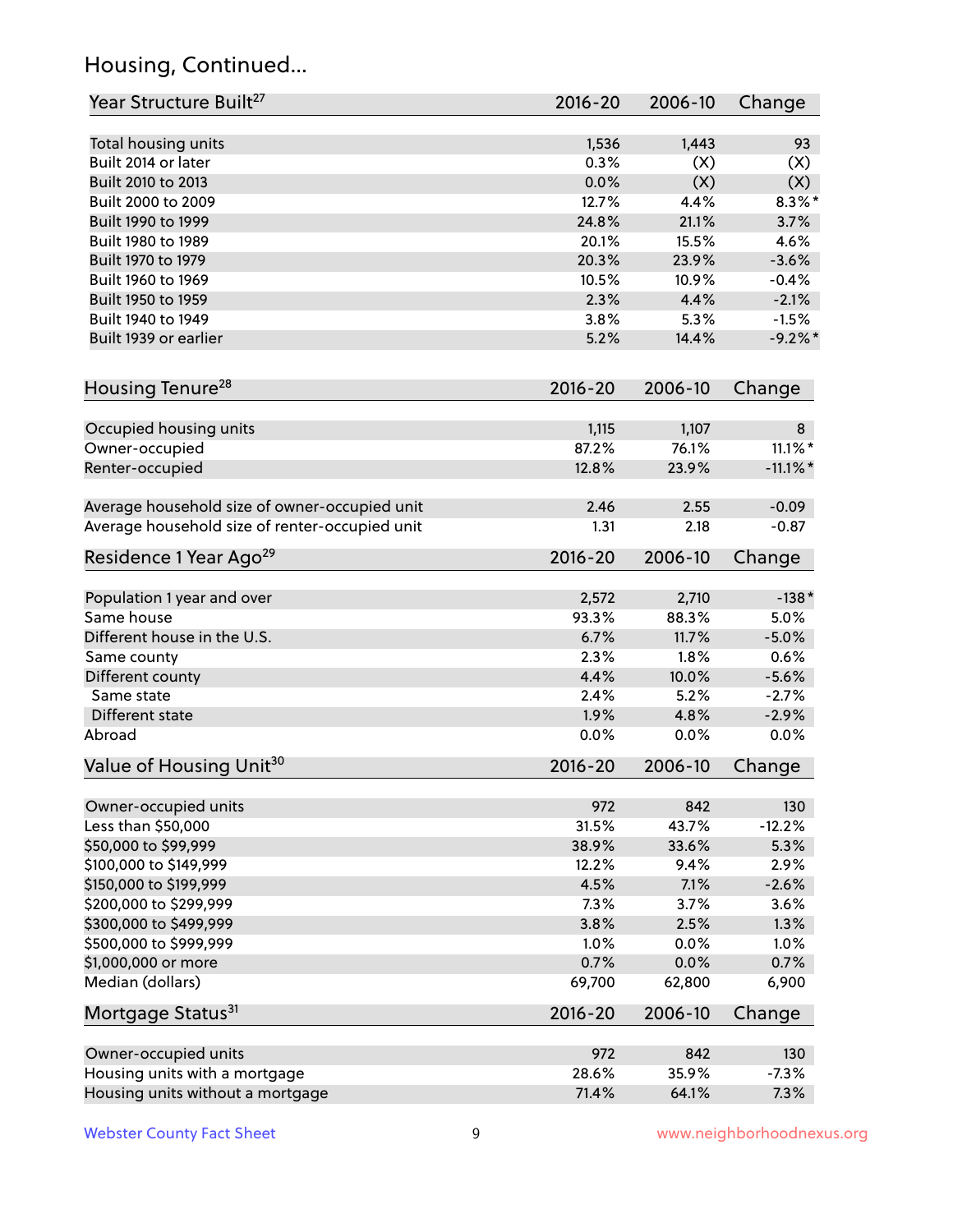# Housing, Continued...

| Selected Monthly Owner Costs <sup>32</sup>                                            | 2016-20   | 2006-10 | Change     |
|---------------------------------------------------------------------------------------|-----------|---------|------------|
| Housing units with a mortgage                                                         | 278       | 302     | $-24$      |
| Less than \$300                                                                       | 0.0%      | 0.0%    | 0.0%       |
| \$300 to \$499                                                                        | 4.0%      | 24.8%   | $-20.9%$ * |
| \$500 to \$999                                                                        | 43.2%     | 44.4%   | $-1.2%$    |
| \$1,000 to \$1,499                                                                    | 45.3%     | 27.5%   | 17.8%      |
| \$1,500 to \$1,999                                                                    | 2.2%      | 3.3%    | $-1.2%$    |
| \$2,000 to \$2,999                                                                    | 0.0%      | 0.0%    | 0.0%       |
| \$3,000 or more                                                                       | 5.4%      | 0.0%    | 5.4%       |
| Median (dollars)                                                                      | 1,024     | 620     | 404*       |
|                                                                                       |           |         |            |
| Housing units without a mortgage                                                      | 694       | 540     | 154        |
| Less than \$150                                                                       | 0.7%      | 9.3%    | $-8.5%$    |
| \$150 to \$249                                                                        | 15.9%     | 24.1%   | $-8.2%$    |
| \$250 to \$349                                                                        | 27.8%     | 33.7%   | $-5.9%$    |
| \$350 to \$499                                                                        | 27.4%     | 16.7%   | 10.7%      |
| \$500 to \$699                                                                        | 25.2%     | 7.2%    | 18.0%*     |
| \$700 or more                                                                         | 3.0%      | 9.1%    | $-6.0\%$   |
| Median (dollars)                                                                      | 368       | 284     | $84*$      |
| Selected Monthly Owner Costs as a Percentage of<br>Household Income <sup>33</sup>     |           |         | Change     |
| Housing units with a mortgage (excluding units where<br>SMOCAPI cannot be computed)   | 278       | 302     | $-24$      |
| Less than 20.0 percent                                                                | 37.4%     | 58.9%   | $-21.5%$   |
| 20.0 to 24.9 percent                                                                  | 9.4%      | 4.3%    | 5.0%       |
| 25.0 to 29.9 percent                                                                  | 0.0%      | 10.6%   | $-10.6%$   |
| 30.0 to 34.9 percent                                                                  | 20.5%     | 6.6%    | 13.9%*     |
| 35.0 percent or more                                                                  | 32.7%     | 19.5%   | 13.2%      |
| Not computed                                                                          | $\pmb{0}$ | 0       | 0          |
| Housing unit without a mortgage (excluding units where<br>SMOCAPI cannot be computed) | 665       | 537     | 128        |
| Less than 10.0 percent                                                                | 48.1%     | 34.1%   | 14.0%*     |
| 10.0 to 14.9 percent                                                                  | 10.2%     | 16.9%   | $-6.7%$    |
| 15.0 to 19.9 percent                                                                  | 6.2%      | 15.6%   | $-9.5%$    |
| 20.0 to 24.9 percent                                                                  | 5.1%      | 12.1%   | $-7.0%$    |
| 25.0 to 29.9 percent                                                                  | 6.8%      | 6.9%    | $-0.1%$    |
| 30.0 to 34.9 percent                                                                  | 11.3%     | 5.4%    | 5.9%       |
| 35.0 percent or more                                                                  | 12.3%     | 8.9%    | 3.4%       |
| Not computed                                                                          | 29        | 3       | $26*$      |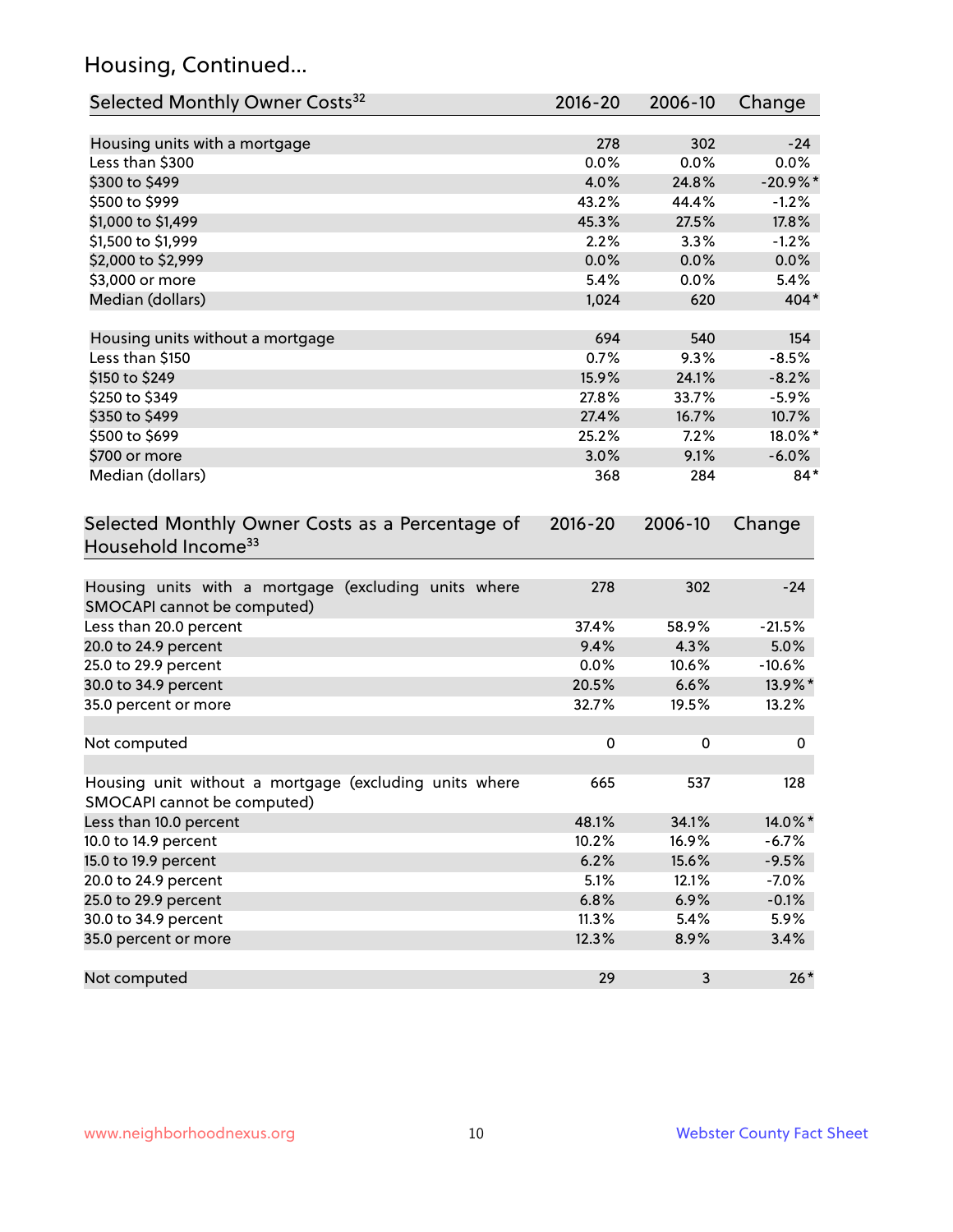#### Housing, Continued...

| Gross Rent <sup>34</sup>                                     | 2016-20     | 2006-10 | Change   |
|--------------------------------------------------------------|-------------|---------|----------|
|                                                              |             |         |          |
| Occupied units paying rent                                   | 106         | 146     | $-40$    |
| Less than \$200                                              | 3.8%        | 15.8%   | $-12.0%$ |
| \$200 to \$499                                               | 65.1%       | 62.3%   | 2.8%     |
| \$500 to \$749                                               | 25.5%       | 21.9%   | 3.6%     |
| \$750 to \$999                                               | 0.0%        | 0.0%    | 0.0%     |
| \$1,000 to \$1,499                                           | 5.7%        | $0.0\%$ | 5.7%     |
| \$1,500 to \$1,999                                           | 0.0%        | 0.0%    | 0.0%     |
| \$2,000 or more                                              | 0.0%        | 0.0%    | 0.0%     |
| Median (dollars)                                             | 350         | 310     | 40       |
|                                                              |             |         |          |
| No rent paid                                                 | 37          | 119     | $-82$    |
|                                                              |             |         |          |
| Gross Rent as a Percentage of Household Income <sup>35</sup> | $2016 - 20$ | 2006-10 | Change   |
|                                                              |             |         |          |
| Occupied units paying rent (excluding units where GRAPI      | 100         | 132     | $-32$    |
| cannot be computed)                                          |             |         |          |
| Less than 15.0 percent                                       | 12.0%       | 26.5%   | $-14.5%$ |
| 15.0 to 19.9 percent                                         | $8.0\%$     | 14.4%   | $-6.4%$  |
| 20.0 to 24.9 percent                                         | 16.0%       | 6.8%    | 9.2%     |

25.0 to 29.9 percent 0.0% 12.1% -12.1% 30.0 to 34.9 percent 2.1% and 30.0 to 34.9 percent 2.1% and 35.0 control 2.1% and 35.0 control 2.1% and 35.0 control 2.1% and 35.0 control 2.1% and 35.0 control 2.1% and 35.0 control 2.1% and 35.0 control 2.17% and 35.0 co

Not computed and the set of the set of the set of the set of the set of the set of the set of the set of the set of the set of the set of the set of the set of the set of the set of the set of the set of the set of the set

35.0 percent or more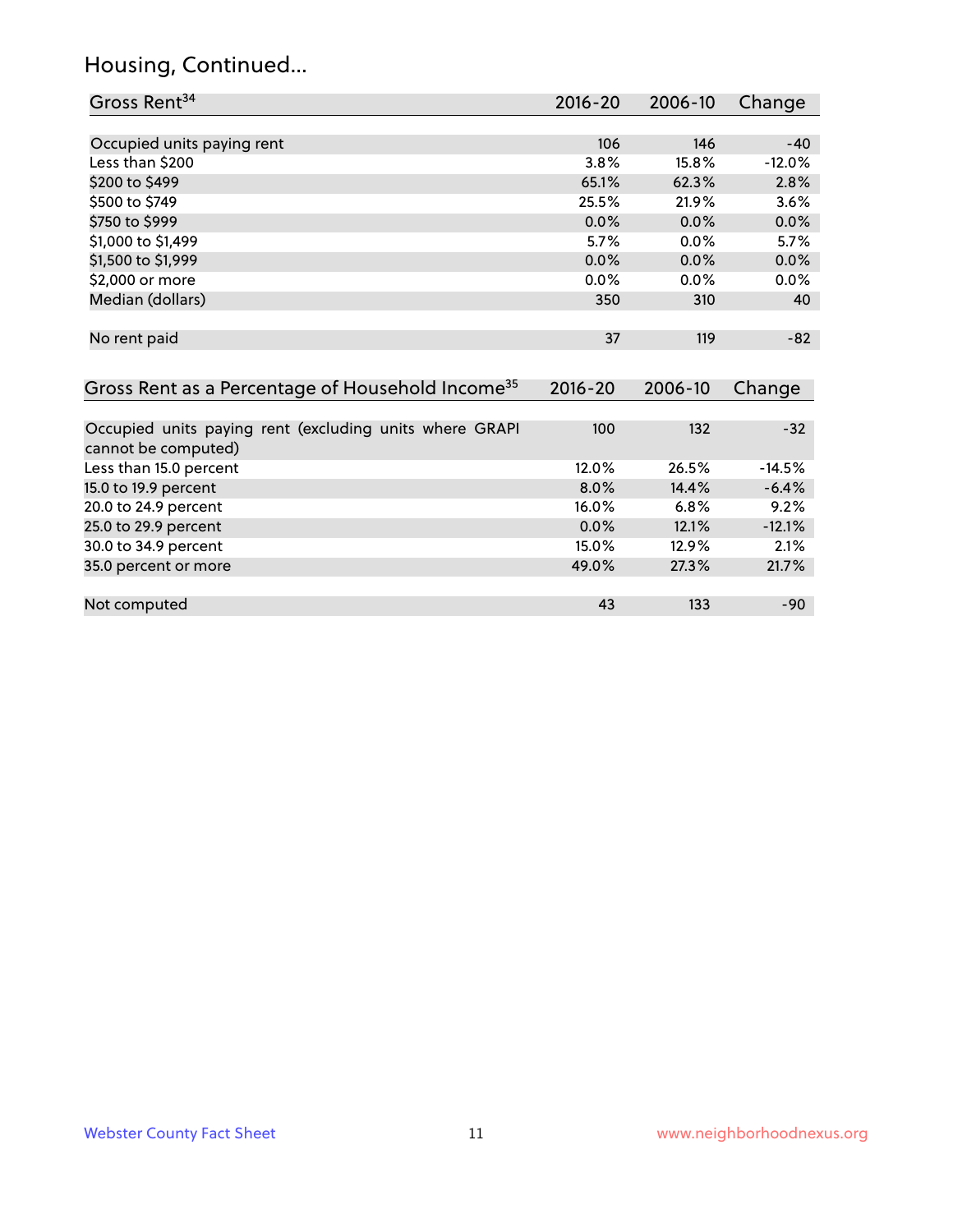# Community Involvement

| Voter Registration and Turnout <sup>36</sup> | 2020  |
|----------------------------------------------|-------|
|                                              |       |
| Active registered voters                     | 1.696 |
| Number voted in Presidential election        | 1.389 |
| Percent voted in Presidential election       | 81.9% |

## Transportation

| Commuting to Work <sup>37</sup>           | $2016 - 20$ | 2006-10 | Change                 |
|-------------------------------------------|-------------|---------|------------------------|
|                                           |             |         |                        |
| Workers 16 years and over                 | 931         | 1,046   | $-115$                 |
| Car, truck, or van - drove alone          | 90.8%       | 77.6%   | $13.1\%$ *             |
| Car, truck, or van - carpooled            | 6.0%        | 18.8%   | $-12.8\%$ *            |
| Public transportation (excluding taxicab) | $0.0\%$     | $0.0\%$ | $0.0\%$                |
| Walked                                    | $0.0\%$     | $1.7\%$ | $-1.7%$                |
| Other means                               | $0.0\%$     | $1.8\%$ | $-1.8%$                |
| Worked at home                            | 3.2%        | $0.0\%$ | 3.2%                   |
|                                           |             |         |                        |
| Mean travel time to work (minutes)        | 26.9        | 24.0    | 2.9                    |
|                                           |             |         |                        |
| Vehicles Available <sup>38</sup>          | $2016 - 20$ | 2006-10 | Change                 |
|                                           |             |         |                        |
| Occupied housing units                    | 1,115       | 1,107   | 8                      |
| No vehicles available                     | 4.1%        | 9.7%    | $-5.5%$                |
| 1 vehicle available                       | 44.2%       | 34.2%   | $10.0\%$               |
| 2 vehicles available                      | 21.0%       | 31.6%   | $-10.6\%$ <sup>*</sup> |
| 3 or more vehicles available              | 30.7%       | 24.5%   | 6.2%                   |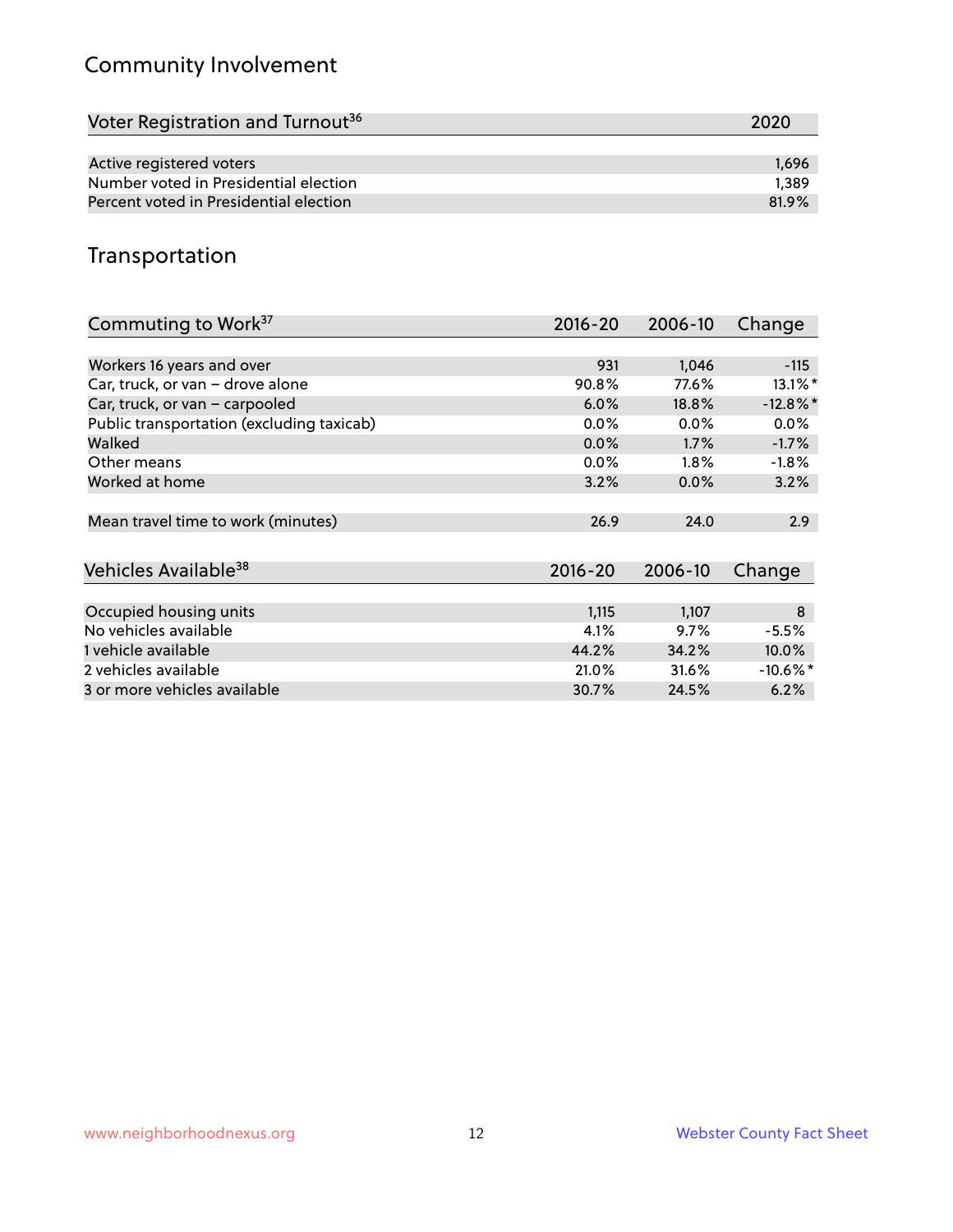#### Health

| Health Insurance coverage <sup>39</sup> | 2016-20 |
|-----------------------------------------|---------|
|-----------------------------------------|---------|

| Civilian Noninstitutionalized Population                | 2,583 |
|---------------------------------------------------------|-------|
| With health insurance coverage                          | 82.0% |
| With private health insurance coverage                  | 58.7% |
| With public health coverage                             | 45.2% |
| No health insurance coverage                            | 18.0% |
| Civilian Noninstitutionalized Population Under 19 years | 576   |
| No health insurance coverage                            | 19.4% |
| Civilian Noninstitutionalized Population 19 to 64 years | 1,362 |
| In labor force:                                         | 917   |
| Employed:                                               | 854   |
| With health insurance coverage                          | 76.9% |
| With private health insurance coverage                  | 14.3% |
| With public coverage                                    | 5.4%  |
| No health insurance coverage                            | 23.1% |
| Unemployed:                                             | 63    |
| With health insurance coverage                          | 14.3% |
| With private health insurance coverage                  | 14.3% |
| With public coverage                                    | 0.0%  |
| No health insurance coverage                            | 85.7% |
| Not in labor force:                                     | 445   |
| With health insurance coverage                          | 76.9% |
| With private health insurance coverage                  | 50.3% |
| With public coverage                                    | 46.3% |
| No health insurance coverage                            | 23.1% |

| <b>Health Factors</b>                                                                   | <b>Most Recent</b> |
|-----------------------------------------------------------------------------------------|--------------------|
|                                                                                         |                    |
| Premature Death (YPLL before age 75 per 100,000 population, age-adjusted) <sup>40</sup> | 10,797.4           |
| Average number of Physically Unhealthy Days <sup>41</sup>                               | 5.0                |
| Average number of Mentally Unhealthy Days <sup>42</sup>                                 | 5.5                |
| Low Birthweight Births <sup>43</sup>                                                    | 12.7%              |

| Diabetes Prevalence <sup>44</sup>                                | $13.9\%$ |
|------------------------------------------------------------------|----------|
| HIV Prevalence (per 100,000 population) <sup>45</sup>            |          |
| Rate, Deduplicated ER Visits for Asthma, Ages 0-17 <sup>46</sup> | 616.6    |